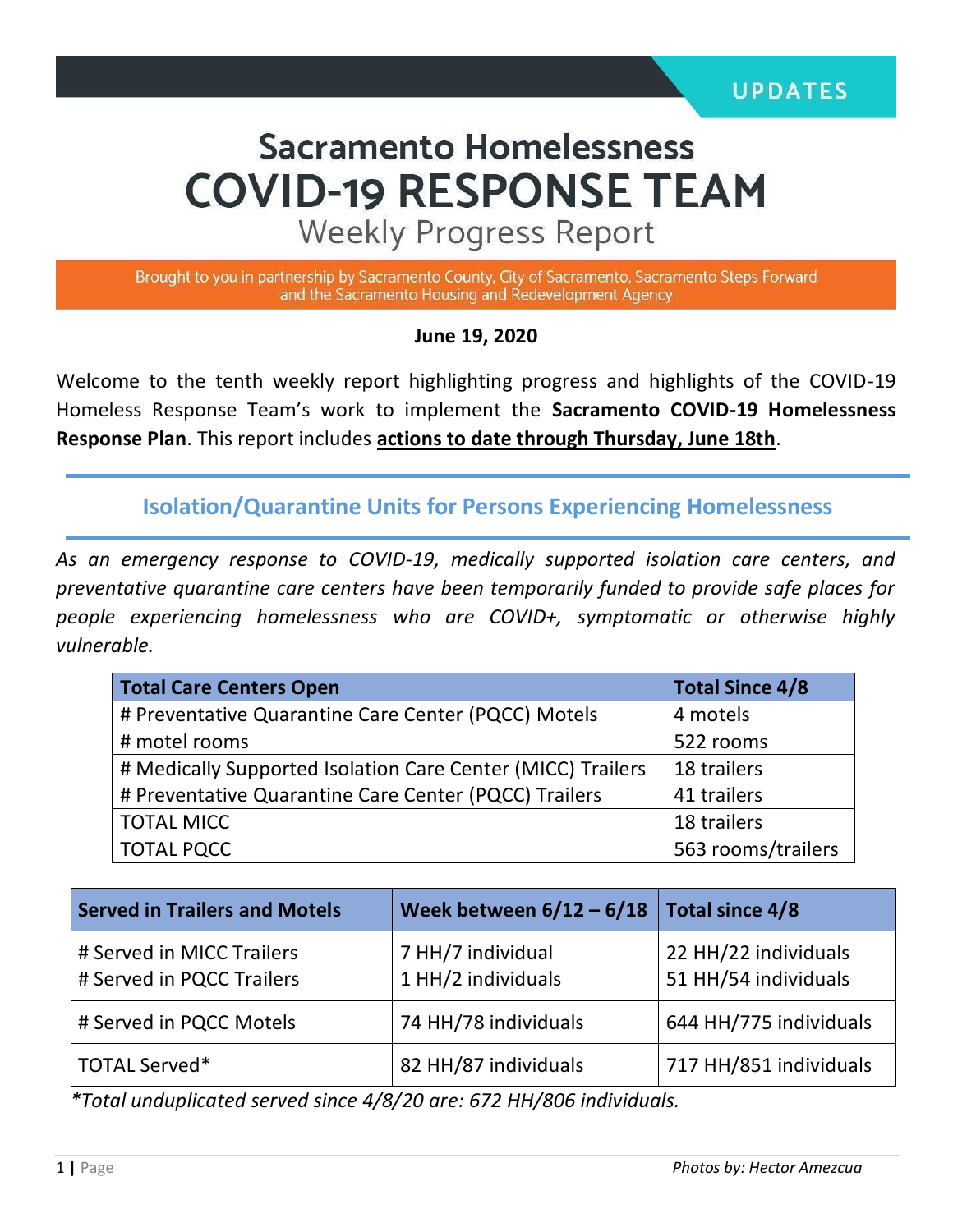- A small number of Registered Nurses from the COVID-19 Medical Assistance and Supply Team (CMAST) will remain onsite to support the MICC-trailers and another number have been diverted to PQCC-motels and will provide onsite support to guests 7-days per week.
- Designated referral partners who are referring into the program include hospitals, Federally Qualified Health Clinics (FQHCs), outreach teams, correctional health, emergency shelters, law enforcement and other homeless service providers.



## **Ensuring Safety and Health for Persons Living Outdoors**

*This strategy is focused around providing coordinated support to people who are unsheltered to remain safely in place per CDC guidance to slow the spread of COVID-19.*

| <b>Sanitation Stations</b>  | Total since 4/8 |
|-----------------------------|-----------------|
| <b>Handwashing Stations</b> |                 |
| <b>Toilets</b>              | 51              |
| Locations                   |                 |

*\*Placement of stations is dynamic, and equipment may be moved*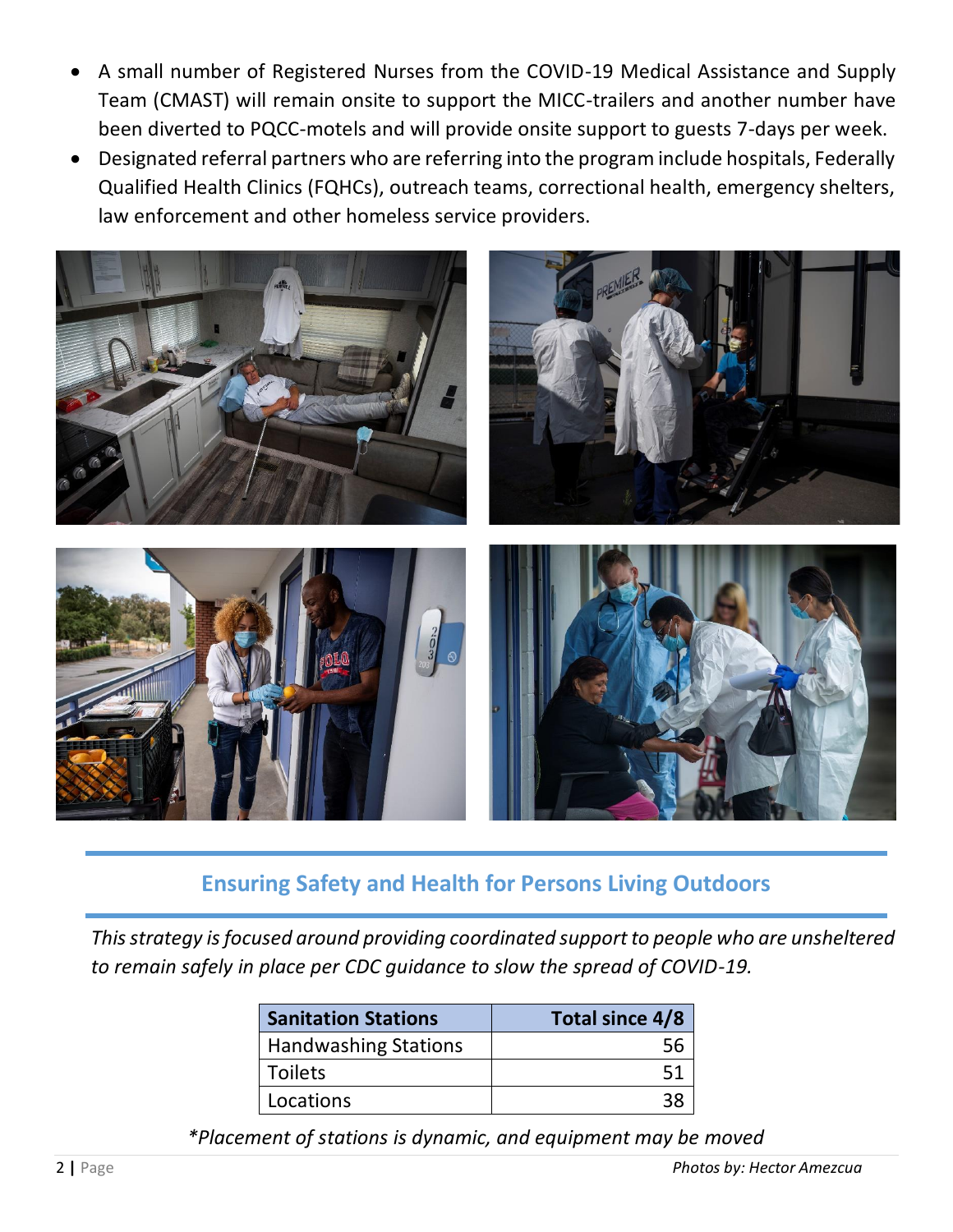| <b>Encampment Activities</b>             | <b>Week between</b><br>$6/12 - 6/18$ | Total since 4/8 |
|------------------------------------------|--------------------------------------|-----------------|
| # Meals served through Loaves and Fishes | 1,000                                | 10,600          |
| # Meals served by Sacramento Covered     |                                      | 14,800          |
| # Meals served by volunteer groups*      | 5,969                                | 35,814          |

*\*This is the sixth week of tracking for meals served by volunteer groups, which includes organizations funded by Donate4Sacramento.* 

| <b>Encampments and Outreach</b>                | <b>Total</b> |
|------------------------------------------------|--------------|
| # Designated Outreach Navigators               | 37           |
| # Encampments Identified with 20+ individuals  | 43           |
| # Encampments Identified with < 20 individuals | 39           |
| <b>TOTAL Encampments Identified</b>            |              |

- The Response Team pilot expansion of water bottle delivery to six sites with satellite delivery service completed its third week. 6-12 pallets of water are being distributed per week using this method. Additional methods for providing water continue to be assessed as well.
- A network of 28 volunteer groups, 20 groups funded by Donate4Sacramento, have been delivering food and water to encampments.
- Medical assistance has been provided to 69 encampment areas to date by volunteer medical students from UC Davis Medical School and California Northstate University, local health care providers and a Medical Integrated Health Unit, and by the WellSpace Health Street Nursing program.
- A private provider of trash removal services provides clean-up near sanitation station locations and in areas where food is distributed. This COVID related service augments clean-up occurring by the City and County.
- Servicing of sanitation stations is included with the deployment of the stations and will continue.





3 **|** Page *Photos by: Hector Amezcua*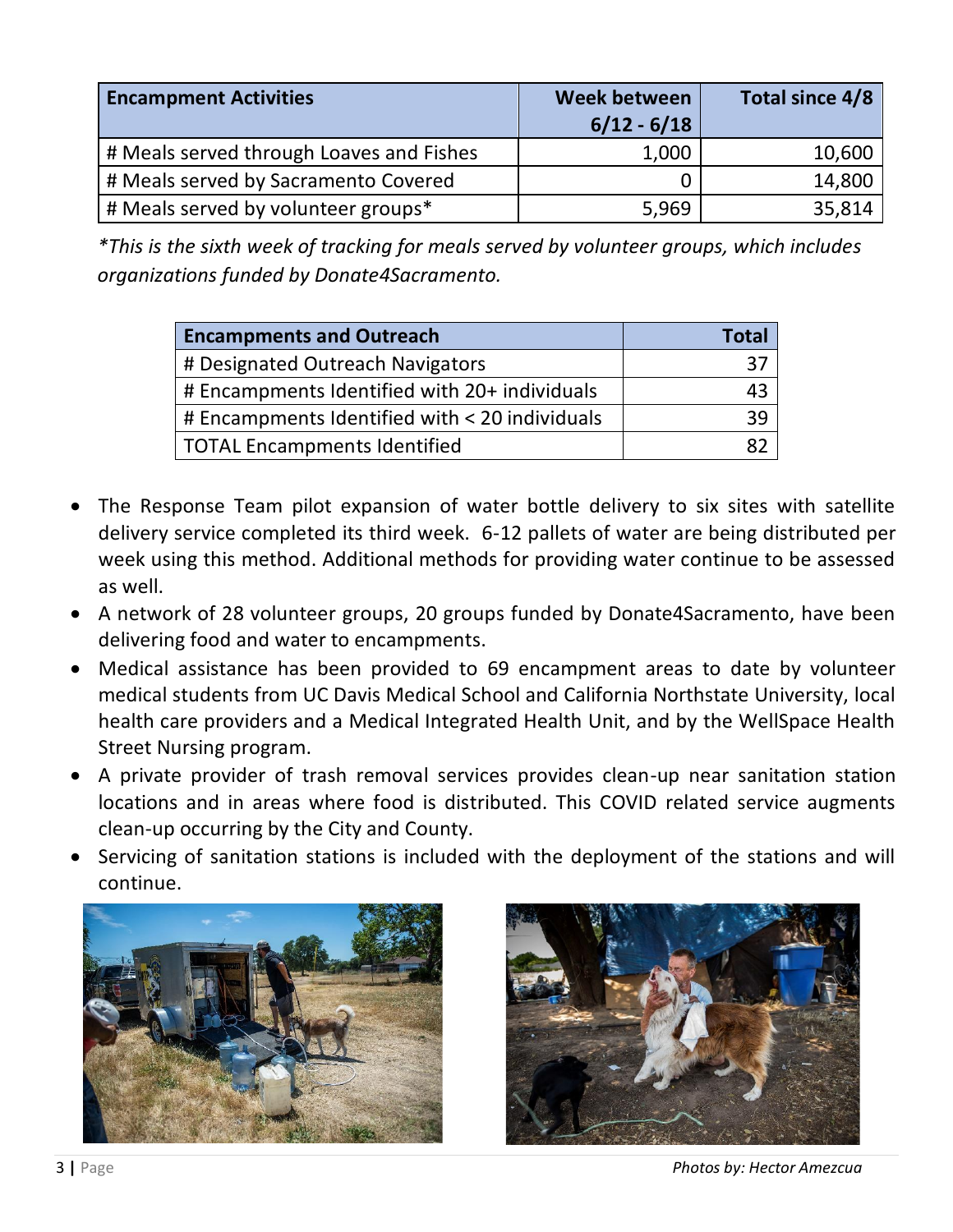# **Keeping Existing Emergency Shelters Safe and Operational**

*This strategy ensures that existing shelters can safely remain open following CDC guidelines, moving vulnerable guests into COVID prevention care centers, and continuing to serve the general homeless populations.* 

- Elica Health's Health on Wheels mobile clinic continues to visit eight congregate shelters per week to provide primary care, emergency dental services and testing for COVID-19.
- The Nurse Advice Line for shelter staff to access real-time, health services support is as follows: Monday-Friday 9-5PM and Saturday-Sunday 10AM-4PM.
- Held weekly calls with private and publicly funded shelters.

# **COVID Testing**

*County Public Health with medical partners are completing robust COVID testing at shelters, encampments and isolation/quarantine care centers with the goal of being able to do widespread testing to ensure the health and safety of people experiencing homelessness.* 

| <b>Testing Locations</b> | <b>Testing Partner</b> | # Tests             | <b>Positive</b> | <b>Negative</b> | <b>Pending</b> |
|--------------------------|------------------------|---------------------|-----------------|-----------------|----------------|
|                          |                        | <b>Administered</b> | <b>Results</b>  | <b>Results</b>  | <b>Tests</b>   |
| <b>Shelters</b>          | Elica Health           | 183                 |                 | 183             |                |
| Encampments              | Joan Viteri            | 97                  | 0               | 97              | 0              |
|                          | <b>Memorial Clinic</b> |                     |                 |                 |                |
| Isolation/Quarantine     | <b>DHS Medical</b>     | 262                 | 1               | 261             | 0              |
| <b>Care Centers</b>      | <b>Staff</b>           |                     |                 |                 |                |
| Loaves and Fishes        | <b>DHS Medical</b>     | 248                 | 1               | 247             | $\Omega$       |
|                          | <b>Staff</b>           |                     |                 |                 |                |
| <b>TOTAL TESTS</b>       |                        | 790                 | $\overline{2}$  | 788             |                |

- Loaves and Fishes has provided space to Sacramento County Primary Health Services to provide primary care and COVID testing to guests.
- Testing kits will continue to be available to shelters.
- The Department of Health Services provides 200 tests per week to the Joan Viteri Memorial Clinic (JVMC) medical team to test unsheltered people experiencing homelessness. Testing will continue in encampments.
- Testing is a condition of referral into the isolation/quarantine care centers. DHS medical staff will continue to administer tests at those locations to guests.